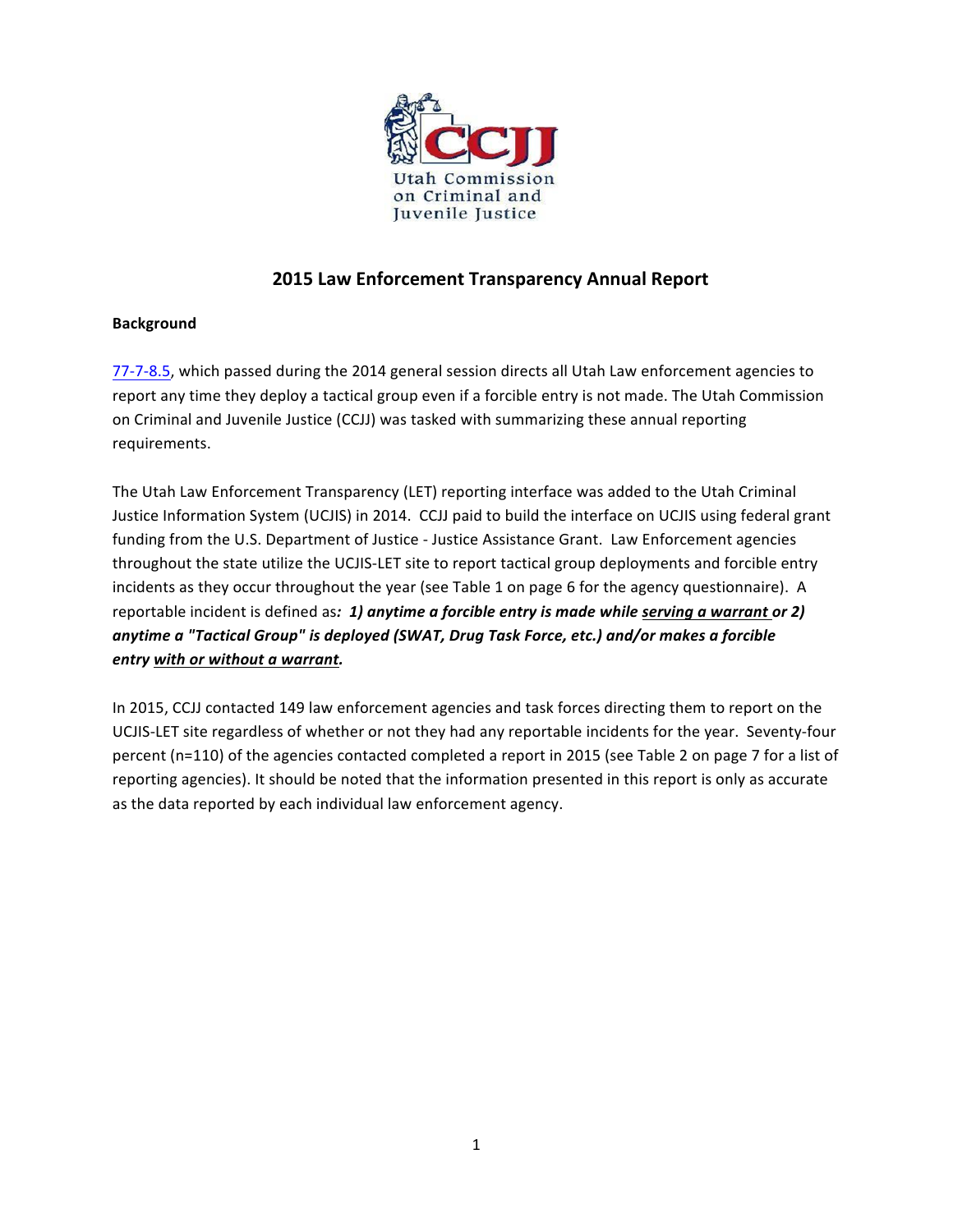#### **Summary of Findings**

**There were 281 forcible entries that occurred** out of the 457 total incidents reported in 2015 (61%). The remaining 176 incidents involved tactical team deployments without forcible entry or warrants served where forcible entry was not necessary. Though the percent of incidents that led to a forcible entry was similar between 2014 and 2015, the number of reported incidents was significantly lower in 2015 (a decline of 18%).

The total number of incidents reported in 2015 (457) represents 15 incidents per 100,000 Utah population.<sup>1</sup> More than two-thirds of these incidents took place along the Wasatch Front (70%), with 35 percent occurring in Salt Lake County. Similar to 2014, the reason for law enforcement deployment pertained almost exclusively to drug crimes (72%), followed by "evidence" (10%), property crimes (6%), and person crimes (5%). A threat assessment was completed roughly 80 percent of the time.

Warrants were obtained in almost all of the reported incidents (97%). The vast majority of these warrants pertained to drug crimes (76%), followed by non-violent person crimes (9%). Violent crimes against persons, property, and alcohol crimes represented the remaining reasons for warrants to be issued (5%, 6%, and 0.5% respectively). Tactical groups had a higher percent of warrants related to violent crimes against persons than task forces and non-tactical groups.

The type of warrant obtained pertained to four types, with "No-Knock-Night" and "Knock & Announce-Day" warrants being obtained in close to 70 percent of all reported incidents. This was followed by "Knock & Announce-Night" (23%) and "No-Knock-Day" (9%). Tactical groups obtained "No-Knock-Night" warrants at a higher rate than the other groups (53% vs. 27%). Evidence was seized in the majority of the reported incidents (> 90%), with property being seized 15 percent of the time. The median number of arrests across all incidents was two (min=0, max=29).

Weapons (including non-firearms) were brandished by suspects in 16 of the 457 (3%) reported incidents. There were two occasions where firearms were used by suspects  $(< 0.5\%)$ , with both incidents pertaining to forcible entries.

Two civilians and seven law enforcement officers were injured as a result of the 457 reported incidents, with no fatalities reported. One incident resulted in officer shots (number of shots being one). Similar to 2014, none of the reported incidents resulted in animal injuries or fatalities.

 

 $1$  Population estimate was obtained from the U.S. Census Bureau, available at: <http://www.census.gov/quickfacts/table/PST045215/49>.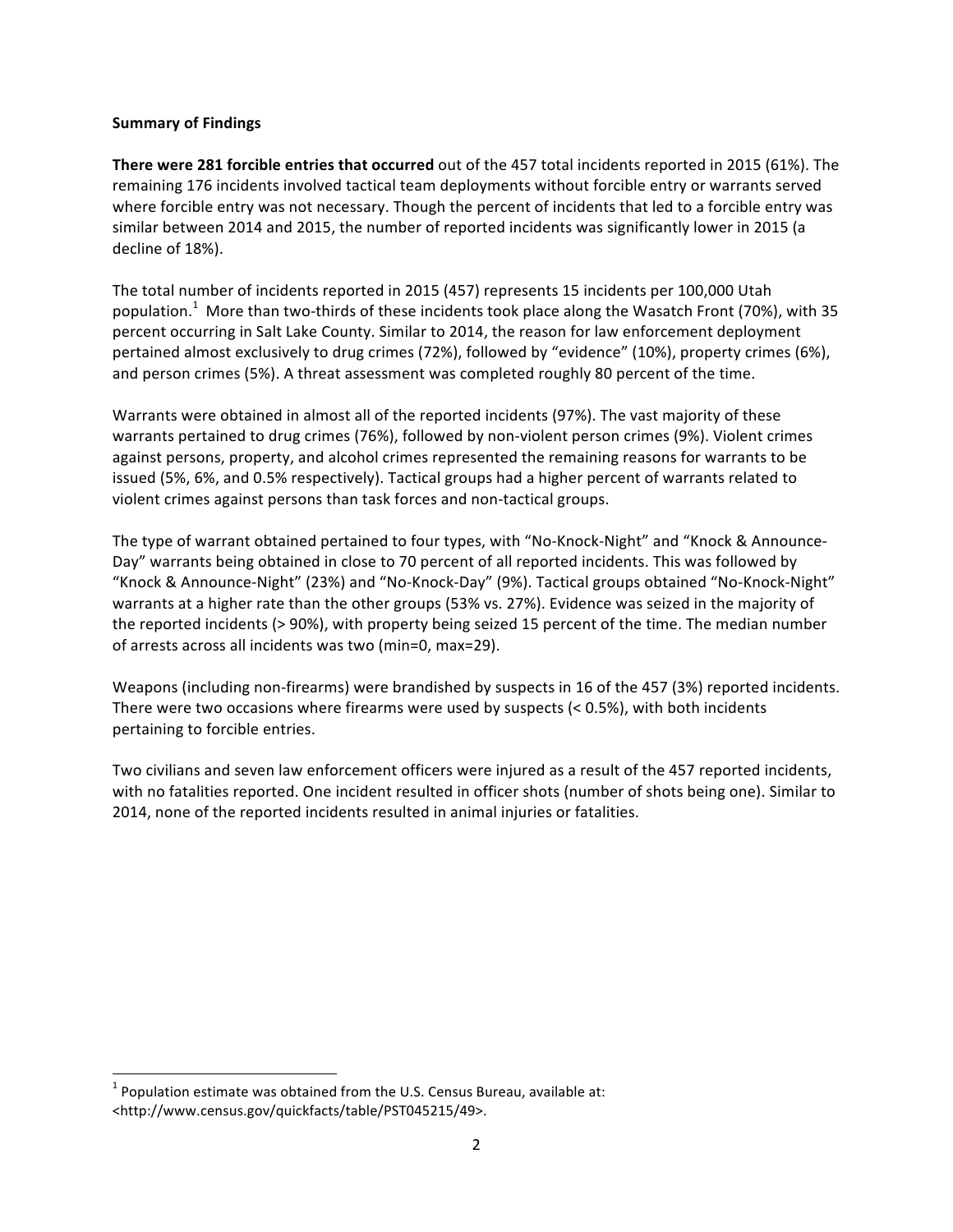#### **Figures of Summary Findings**



Figure 1. Total Number of Incidents Reported: 2014 (559) vs. 2015 (457): The number of reported incidents declined by 18 percent between 2014 and 2015 (a decline of 102 incidents).

Figure 2. Selected Summary Statistics: 2014 vs. 2015: The percent forcible entry, warrants, evidence seized and property seized was similar between 2014 and 2015.

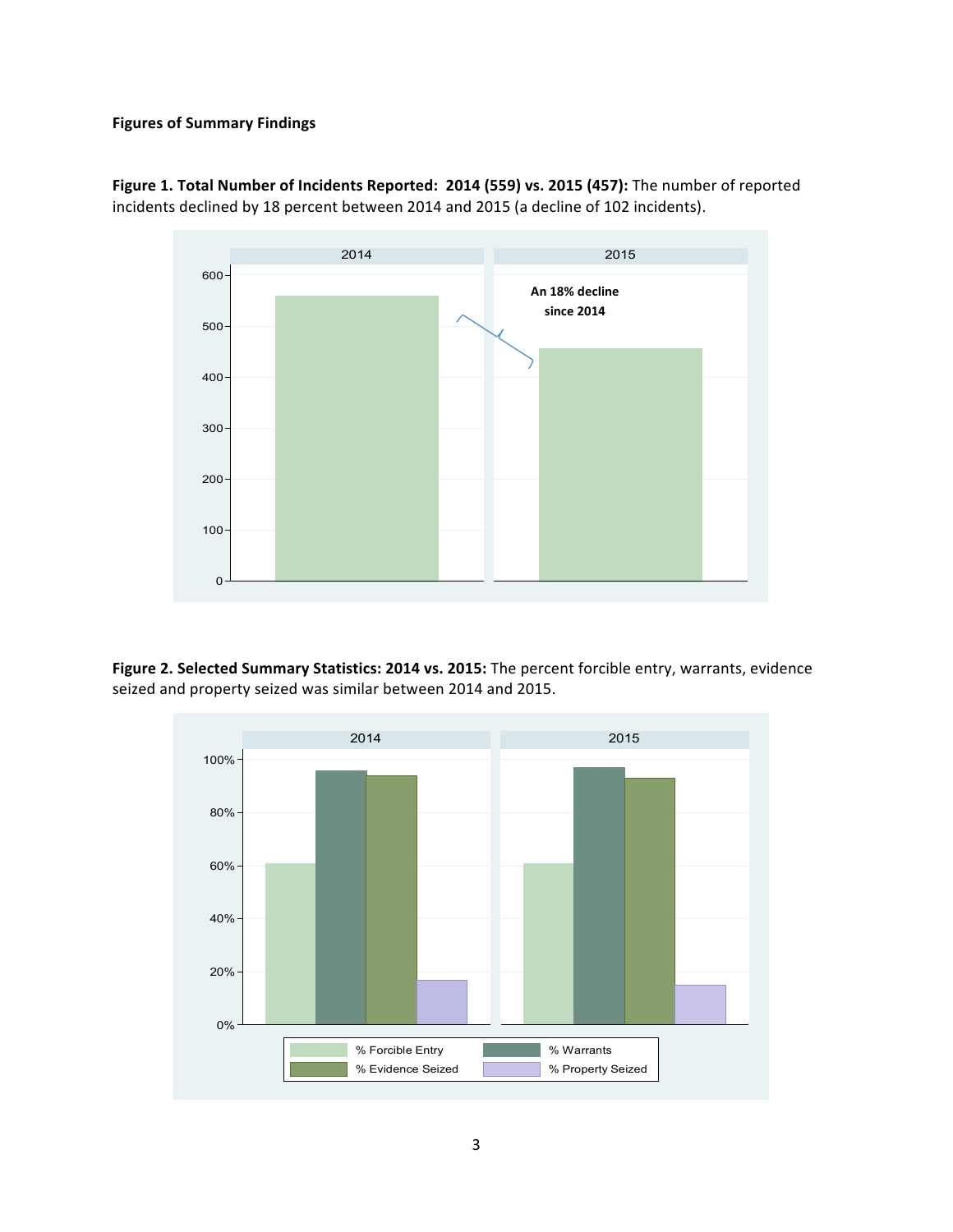Figure 3. Reason for Law Enforcement Deployment: % of Total 2015: Drug related reasons made up more than 70 percent of deployments, followed by evidence (10%), and property (6%).



**Figure 4. Breakdown of Warrant Nature 2015:** The reason that a judge issued a warrant pertained to drugs nearly 60 percent of the time (n=337). Thirty nine (9%) of the reported incidents pertained to nonviolent crimes against persons, followed by violent crimes against persons at six percent.

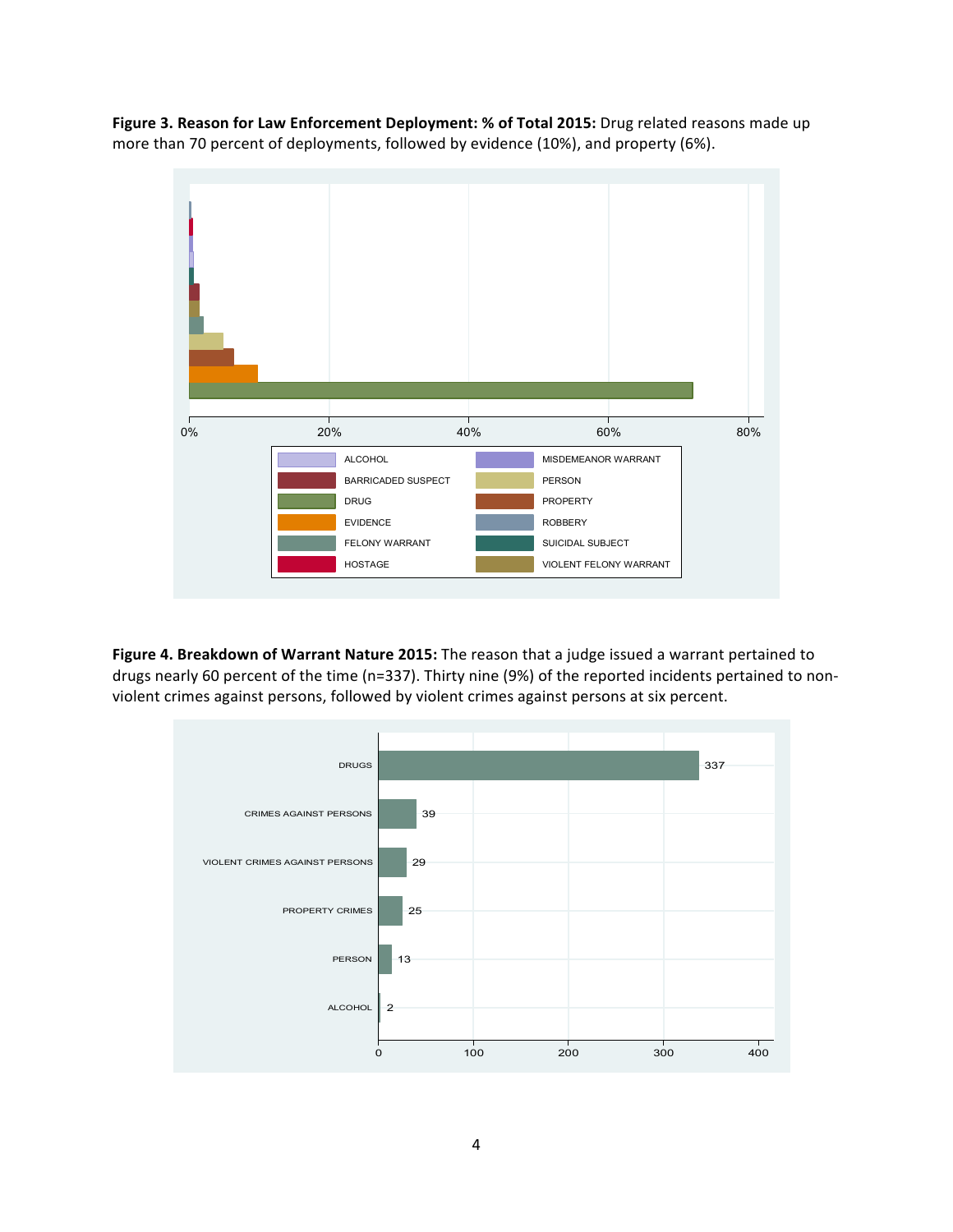**Figure 5. Breakdown of Warrant Type 2015:** The two most common warrant types issued were "Knock & Announce-Day" (37%) and "No-Knock-Night" (30%). A small percent of the reported incidents pertained to arrest without a search warrant (1%).



Figure 6. Breakdown of Warrant Nature by Group 2015: Tactical groups obtained warrants pertaining to *violent crimes against persons* at a higher rate than non-tactical groups and task forces (21% vs. 9%) and 0.5% respectively).

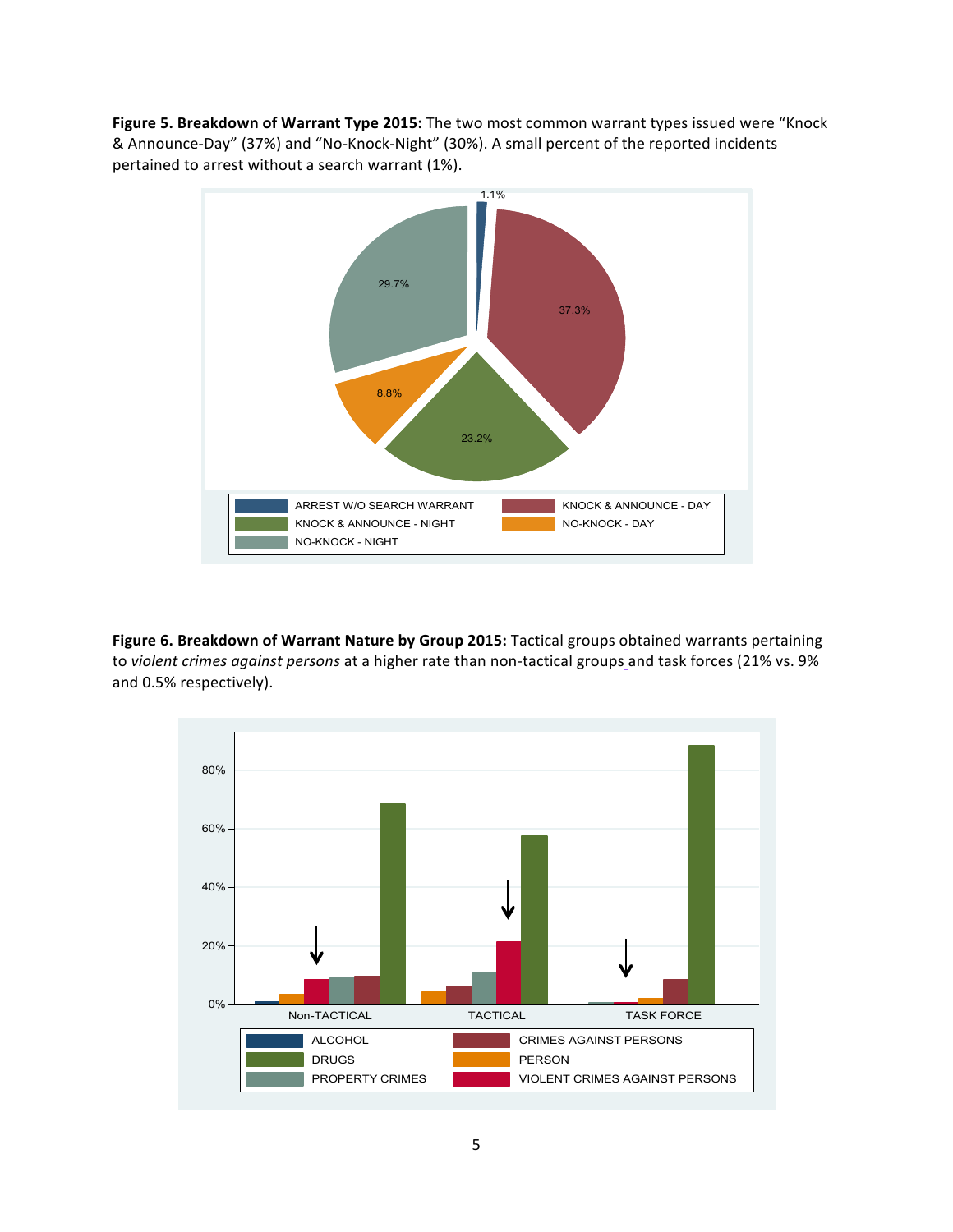### **Table 1. UCJIS-LET Incident Report Questionnaire**

|                                       | <b>No Incidents to Report</b>                                                                        |  |  |  |  |
|---------------------------------------|------------------------------------------------------------------------------------------------------|--|--|--|--|
| *No Incidents for the Year            | *Year                                                                                                |  |  |  |  |
| *Agency                               | *Submitter                                                                                           |  |  |  |  |
|                                       | <b>Incidents Entry</b>                                                                               |  |  |  |  |
| *Agency                               | *Case Number                                                                                         |  |  |  |  |
| *Responsible Agency ORI               | *Submitter                                                                                           |  |  |  |  |
| *Incident Date                        |                                                                                                      |  |  |  |  |
| *Region                               | *Agency/Task Force/Tactical Group Deployed                                                           |  |  |  |  |
| *Region                               | *Law Enforcement Agencies Involved or Providing Resources                                            |  |  |  |  |
| *County<br>*City<br>*ZIP              |                                                                                                      |  |  |  |  |
| *Reason for Deployment *Reason Detail |                                                                                                      |  |  |  |  |
|                                       | *Warrant: Yes/No (if yes) *Warrant Type *Nature of Warrant                                           |  |  |  |  |
| *Judge/Magistrate Authorizing Warrant |                                                                                                      |  |  |  |  |
|                                       | *Threat Assessment Completed: Yes/No *Number of Arrests *Evidence Seized: Yes/No                     |  |  |  |  |
|                                       | *Property Seized - Not as Evidence: Yes/No *Forcible Entry: Yes/No                                   |  |  |  |  |
|                                       | *Firearm Discharged by Officer(s): Yes/No (if yes) *Shots Fired - Officer (1)                        |  |  |  |  |
| *Weapon Brandished by Non-LEO: Yes/No |                                                                                                      |  |  |  |  |
|                                       | *Weapon Used Against LEO: Yes/No (if yes) *Was the Weapon a Firearm: Yes/No (if yes) *Shots          |  |  |  |  |
| Fired - Suspect (1)                   |                                                                                                      |  |  |  |  |
|                                       | *LEO Injured or Killed: Yes/No (if yes) *Number of Persons Injured *Number of LEO's Killed           |  |  |  |  |
|                                       | *Person Injured or Killed by LEO: Yes/No (if yes) *Number of LEO's Injured *Number of Persons Killed |  |  |  |  |
|                                       | *Domestic Animal Injured or Killed by LEO: Yes/No (if yes) *Number of Animals Injured *Number of     |  |  |  |  |
| <b>Animals Killed</b>                 |                                                                                                      |  |  |  |  |
| Comments (optional)                   |                                                                                                      |  |  |  |  |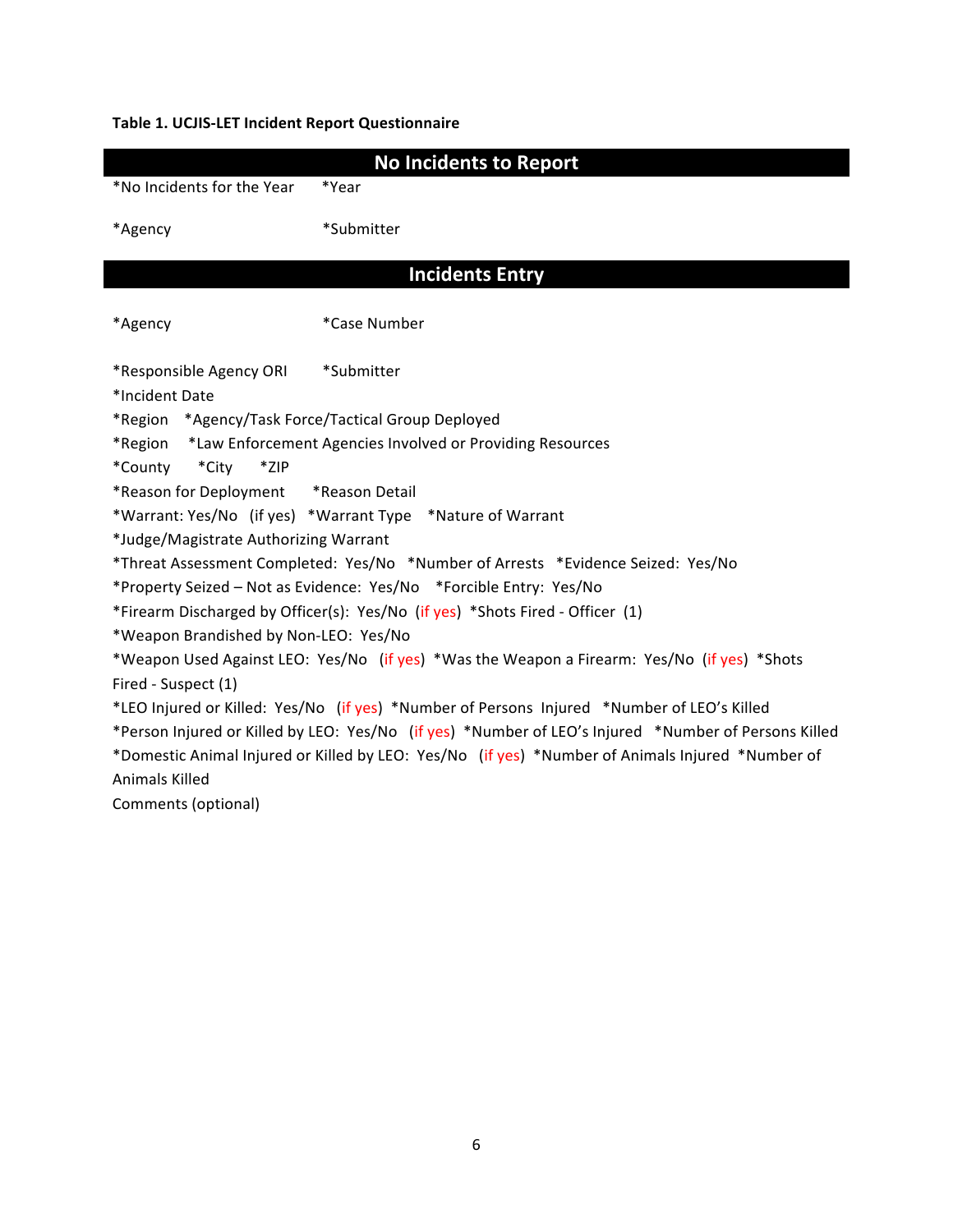# **Table 2. List of Reporting Agencies**

| <b>Agencies that</b>                 | # of Incidents | # of Reported Incidents          | <b>Agencies that</b>                        |
|--------------------------------------|----------------|----------------------------------|---------------------------------------------|
| <b>Reported Incidents</b>            | Reported       | <b>Resulting in Forced Entry</b> | <b>Reported No Incidents</b>                |
| Alpine/Highland City PD              | 2              | 2                                | <b>Blanding City PD</b>                     |
| American Fork City PD                | $\mathbf{1}$   | $\mathbf{0}$                     | Brigham City PD                             |
| <b>Bountiful City PD</b>             | 4              | $\mathbf{1}$                     | Carbon Co. Sheriff's Office                 |
| Cache Co. Sheriff's Office           | 2              | $\overline{2}$                   | Clearfield City PD                          |
| Cache/Rich Drug Task Force           | 26             | 5                                | Daggett Co. Sheriff's Office                |
| Cedar City PD                        | 2              | $\overline{2}$                   | Draper City PD                              |
| Centerville City PD                  | 2              | $\mathbf{1}$                     | Emery Co. Sheriff's Office                  |
| Cottonwood Heights City PD           | 18             | 10                               | <b>Escalante City PD</b>                    |
| Davis Drug Task Force                | 20             | 9                                | Fairview City PD                            |
| Duchesne Co. Sheriff's Office        | 2              | 0                                | Farmington City PD                          |
| <b>Grantsville City PD</b>           | $\mathbf{1}$   | 0                                | Garfield Co. Sheriff's Office               |
| Harrisville City PD                  | 2              | 0                                | <b>Gunnison City PD</b>                     |
| Heber City PD                        | 6              | 6                                | Kaysville City PD                           |
| Hurricane City PD                    | 2              | 0                                | Lindon City PD                              |
| Iron Co. Sheriff's Office            | 1              | $\mathbf{1}$                     | Logan City PD                               |
| Iron/Garfield/Beaver Drug Task Force | $\mathbf{1}$   | $\mathbf{1}$                     | Naples City PD                              |
| Kamas City PD                        | 1              | $\mathbf{1}$                     | North Salt Lake City PD                     |
| Kane Co. Sheriff's Office            | $\mathbf{1}$   | 0                                | Parowan City PD                             |
| Layton City PD                       | 6              | 4                                | Piute Co. Sheriff's Office                  |
| Lehi City PD                         | $\mathbf{1}$   | $\mathbf{1}$                     | Richfield City PD                           |
| Mapleton City PD                     | 1              | $\mathbf{1}$                     | Riverdale City PD                           |
| Millard Co. Sheriff's Office         | 3              | 0                                | Salem City PD                               |
| Murray City PD                       | 2              | $\overline{2}$                   | Salina City PD                              |
| North Park City PD                   | $\mathbf{1}$   | 0                                | Santaquin City PD                           |
| Ogden City PD                        | 22             | 17                               | Smithfield City PD                          |
| Orem City PD                         | 2              | $\mathbf{1}$                     | Snow College Campus PD                      |
| Park City PD                         | 6              | $\mathbf{1}$                     | Southern Utah University Campus PD          |
| Payson City PD                       | 2              | $\overline{2}$                   | Springdale City PD                          |
| Pleasant Grove City PD               | 9              | $\overline{2}$                   | Sunset City PD                              |
| Price City PD                        | $\mathbf{1}$   | $\mathbf{1}$                     | Syracuse City PD                            |
| Provo City PD                        | $\overline{2}$ | $\overline{2}$                   | UHP (Beaver, Cedar City, Kanab, St. George) |
| Rich Co. Sheriff's Office            | $\mathbf{1}$   | 0                                | University of Utah Campus PD                |
| Roosevelt City PD                    | $\mathbf{1}$   | $\mathbf{1}$                     | Utah State University Campus PD             |
| Roy City PD                          | $\mathbf{1}$   | $\mathbf{1}$                     | Utah Valley University Campus PD            |
| Salt Lake City PD                    | 20             | 12                               | Utah Wildlife Resources                     |
| Sandy City PD                        | 9              | 8                                | Wayne Co. Sheriff's Office                  |
| San Juan Co. Sheriff's Office        | 6              | $\mathbf 0$                      | Weber State University Campus PD            |
| Sanpete Co. Sheriff's Office         | $\mathbf{1}$   | $\mathbf{1}$                     | West Bountiful City PD                      |
| Sevier Co. Sheriff's Office          | $\overline{2}$ | $\overline{2}$                   |                                             |
|                                      |                |                                  |                                             |